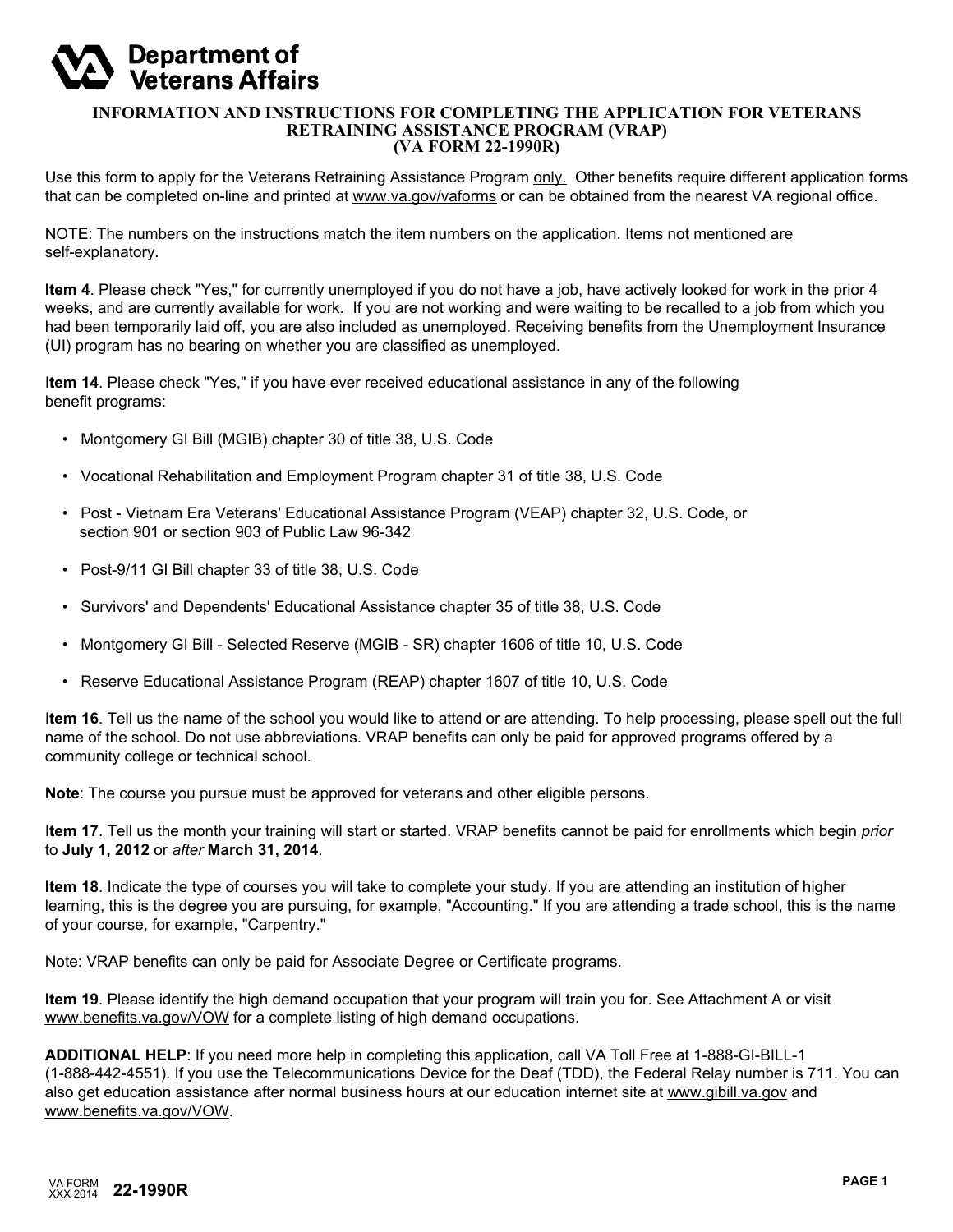|                 |                 | <b>Eastern Region:</b><br><b>VA Regional Office</b><br>P.O. Box 4616<br>Buffalo, NY 14240-4616    |           |
|-----------------|-----------------|---------------------------------------------------------------------------------------------------|-----------|
|                 |                 | Serves the following states:                                                                      |           |
| <b>CT</b>       | DE              | DC                                                                                                | <b>ME</b> |
| MD              | MA              | <b>NH</b>                                                                                         | <b>NJ</b> |
| <b>NY</b>       | <b>PA</b>       | R <sub>l</sub>                                                                                    | VT        |
| VA              | Foreign Schools |                                                                                                   |           |
|                 |                 | <b>Central Region:</b><br><b>VA Regional Office</b><br>P.O. Box 66830<br>St. Louis, MO 63166-6830 |           |
|                 |                 | Serves the following states:                                                                      |           |
| CO              | IA              | IL                                                                                                | IN        |
| KS              | KY              | MI                                                                                                | <b>MN</b> |
| <b>MO</b>       | <b>MT</b>       | <b>NE</b>                                                                                         | <b>ND</b> |
| OH<br><b>SD</b> |                 | <b>TN</b>                                                                                         | WV        |

|             |                | <b>Western Region:</b><br><b>VA Regional Office</b><br>P.O. Box 8888<br>Muskogee, OK 74402-8888 |           |
|-------------|----------------|-------------------------------------------------------------------------------------------------|-----------|
|             |                | Serves the following states:                                                                    |           |
| AK          | AL.            | <b>AR</b>                                                                                       | AZ        |
| CA          | <b>FL</b>      | HI                                                                                              | ID        |
| LA          | <b>MS</b>      | ΝM                                                                                              | <b>NV</b> |
| OK          | 0 <sub>R</sub> | SC                                                                                              | <b>TX</b> |
| UT.         | <b>WA</b>      | APO/FPO AP                                                                                      |           |
| Philippines | Guam           |                                                                                                 |           |

**WY** 

|                              |                   | <b>Southern Region:</b><br><b>VA Regional Office</b><br>P.O. Box 100022<br>Decatur, GA 30031-7022 |  |  |
|------------------------------|-------------------|---------------------------------------------------------------------------------------------------|--|--|
| Serves the following states: |                   |                                                                                                   |  |  |
| GA                           | NС                | APO/FPO AA                                                                                        |  |  |
| РR                           | US Virgin Islands |                                                                                                   |  |  |

**Privacy Act Notice**: VA will not disclose information collected on this form to any source other than what has been authorized under the Privacy Act of 1974 or title 38, Code of Federal Regulations, section 1.576 for routine uses (e.g., VA sends educational forms or letters with a veteran's identifying information to the veteran's school or training establishment to (1) assist the veteran in the completion of claims forms or (2) for the VA to obtain further information as may be necessary from the school for the VA to properly process the veteran's education claim or to monitor his or her progress during training) as identified in the VA system of records, 58VA21/22/28, Compensation, Pension, Education, and Vocational Rehabilitation and Employment Records - VA, published in the Federal Register. Your obligation to respond is required to obtain or retain education benefits. Giving us your SSN account information is voluntary. Refusal to provide your SSN by itself will not result in the denial of benefits. The VA will not deny an individual benefits for refusing to provide his or her SSN unless the disclosure of the SSN is required by a Federal Statute of law enacted before January 1, 1975, and still in effect. The requested information is considered relevant and necessary to determine the maximum benefits under the law. While you do not have to respond, VA cannot process your claim for education assistance unless the information is furnished as required by existing law (38 U.S.C. 3471). The responses you submit are considered confidential (38 U.S.C. 5701). Any information provided by applicants, recipients, and others may be subject to verification through computer matching programs with other agencies.

**Respondent Burden**: We need this information to administer this benefit program. Public Law 112-56 allows us to ask for this information. We estimate that you will need an average of 10 minutes to review the instructions, find the information, and complete this form. VA cannot conduct or sponsor a collection of information unless a valid OMB control number is displayed. You are not required to respond to a collection of information if this number is not displayed. Valid OMB control numbers can be located on the OMB Internet Page at www.reginfo.gov/public/do/PRAMain. If desired, you can call 1-800-827-1000 to get information on where to send comments or suggestions about this form.

WI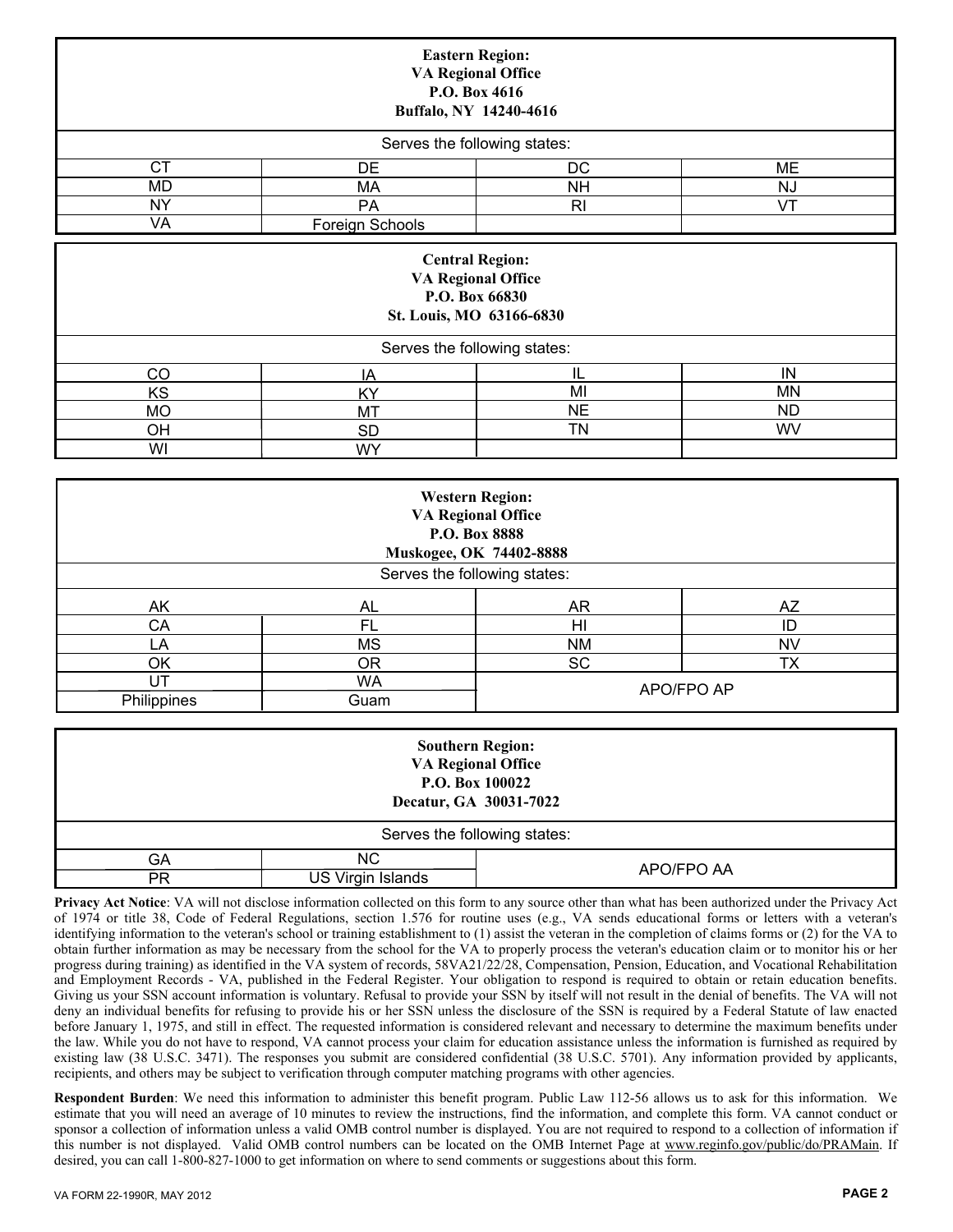# **ATTACHMENT A High Demand Occupational Objective and Occupation**

Below is a listing of high demand occupations. Please identify and enter the high demand occupation that your program of education will train you for in Part II, Item 19 of the form.

#### **Management Occupations**

- 1. General and Operations Managers
- 2. Construction Managers

#### **Business and Financial Occupations**

- 3. Wholesale and Retail Buyers, except Farm Products
- 4. Purchasing Agents, except Wholesale, Retail, and Farm Products
- 5. Claim Adjusters, Examiners, and Investigators
- 6. Business Operations Specialists, All Other
- 7. Appraisers and Assessors of Real Estate
- 8. Loan Officers
- 9. Tax Preparers

#### **Computer and Mathematical Occupations**

10. Computer Support Specialists

# **A rchitecture and Engineering Occupations**

- 11. Architectural and Civil Drafters
- 12. Mechanical Drafters
- 13. Civil Engineering Technicians
- 14. Electrical and Electronics Engineering Technicians
- 15. Environmental Engineering Technicians
- 16. Industrial Engineering Technicians
- 17. Mechanical Engineering Technicians
- 18. Engineering Technicians, except Drafters, All Other
- 19. Surveying and Mapping Technicians

#### **Life, Physical, and Social Science Occupations**

- 20. Chemical Technicians
- 21. Geological and Petroleum Technicians
- 22. Social Science Research Assistants
- 23. Environmental Science and Protection Technicians, including Health
- 24. Forest and Conservation Technicians
- 25. Life, Physical, and Social Science Technicians, All Other

#### **Community and Social Services Occupations**

26. Substance Abuse and Behavioral Disorder Counselors

#### **L egal Occupations**

27. Paralegals and Legal Assistants

#### l **Education, Training, and Library Occupations**

28. Preschool Teachers, except Special Education 29. Library Technicians

#### Arts,  $\Delta$  **Physical R Entertainment, Sports, and Media Occupations**

- 30. Merchandise Display and Window Trimmers
- 31. Actors
- 32. Athletes and Sports Competitors
- 33. Coaches and Scouts
- 34. Umpires, Referees, and Other Sports Officials
- 35. Choreographers
- 36. Musicians and Singers
- 37. Audio and Video Equipment Technicians
- 38. Broadcast Technicians
- 39. Photographers

#### **Health care Practitioner and Technical Occupations**

- 40. Registered Nurses
- 41. Radiation Therapists
- 42. Respiratory Therapists
- 43. Medical and Clinical Laboratory Technicians
- 44. Dental Hygienists
- 45. Cardiovascular Technologists and Technicians
- 46. Diagnostic Medical Sonographers
- 47. Nuclear Medicine Technologists
- 48. Radiologic Technologists and Technicians
- 49. Emergency Medical Technicians and Paramedics
- 50. Dietetic Technicians
- 51. Pharmacy Technicians
- 52. Psychiatric Technicians
- 53. Surgical Technologists
- 54. Veterinary Technologists and Technicians
- 55. Licensed Practical and Licensed Vocational Nurses
- 56. Medical Records and Health Information Technicians
- 57. Opticians, Dispensing
- 58. Health Technologists and Technicians, All Other

#### **Health care Support Occupations**

- 59. Nursing Aides, Orderlies, and Attendants
- 60. Occupational Therapy Assistants
- 61. Physical Therapist Assistants
- 62. Physical Therapist Aides
- 63. Massage Therapists
- 64. Dental Assistants
- 65. Medical Assistants
- 66. Medical Equipment Preparers
- 67. Medical Transcriptionists

#### **Protective Service Occupations**

- 68. First-Line Supervisors of Correctional Officers
- 69. First-Line Supervisors of Police and Detectives
- 70. First-Line Supervisors of Fire Fighting and Prevention Workers
- 71. Firefighters
- 72. Correctional Officers and Jailers
- 73. Detectives and Criminal Investigators
- 74. Police and Sheriff's Patrol Officers
- 75. Private Detectives and Investigators
- 76. Transportation Security Screeners (Federal Only)

#### **Food Preparation and Serving Related Occupations**

77. Cooks, Private Household

#### **Building and Grounds Cleaning and Maintenance Occupations**

78. Pest Control Workers

#### **Personal Care and Service Occupations**

79. Gaming Dealers

86. Travel Guides 87. Residential Advisors

- 80. Funeral Service Managers, Directors, Morticians, and Undertakers
- 81. Barbers

VA FORM 22-1990R, XXX 2014 **PAGE 3**

- 82. Hairdressers, Hairstylists, and Cosmetologists
- 83. Manicurists and Pedicurists
- 84. Skin care Specialists 85. Tour Guides and Escorts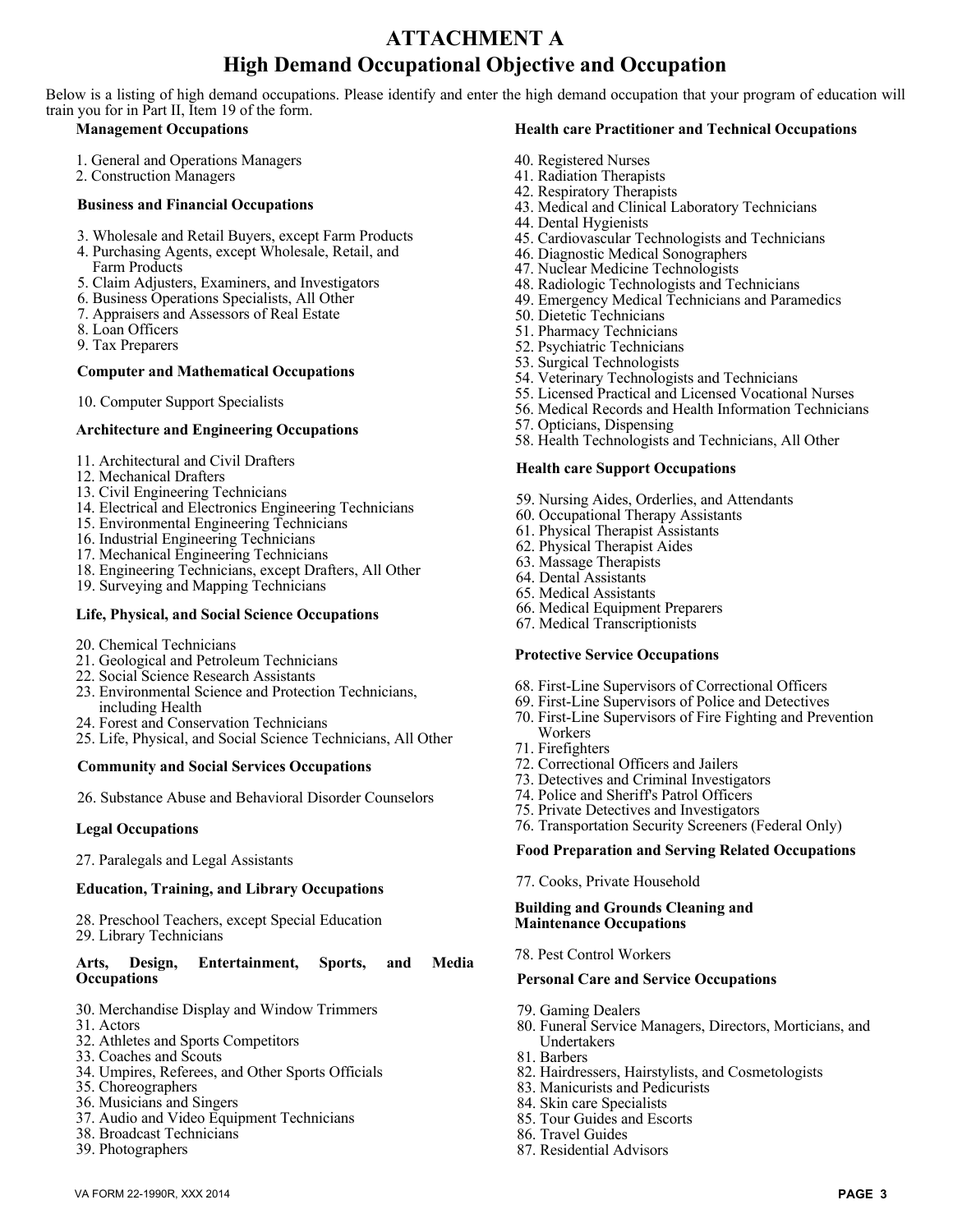### **ATTACHMENT A** *(Continued)* **High Demand Occupational Objective and Occupation**

Below is a listing of high demand occupations. Please identify and enter the high demand occupation that your program of education will train you for in Part II, Item 19 of the form.

#### **Sales and Related Occupations**

- 88. Advertising Sales Agents
- 89. Insurance Sales Agents
- 90. Travel Agents
- 91. Sales Representatives, Wholesale and Manufacturing, except Technical and Scientific Products
- 92. Real Estate Sales Agents
- 93. Sales and Related Workers, All Other

#### **Office and Administrative Support Occupations**

- 94. Bill and Account Collectors
- 95. Bookkeeping, Accounting, and Auditing Clerks
- 96. Payroll and Timekeeping Clerks
- 97. Procurement Clerks
- 98. Brokerage Clerks
- 99. Court, Municipal, and License Clerks
- 100. Eligibility Interviewers, Government Programs
- 101. Police, Fire, and Ambulance Dispatchers
- 102. Dispatchers, except Police, Fire and Ambulance
- 103. Production, Planning, and Expediting Clerks
- 104. Legal Secretaries
- 105. Medical Secretaries
- 106. Data Entry Keyers
- 107. Insurance Claims and Policy Processing Clerks

#### **Construction and Extraction Occupations**

- 108. Boilermakers
- 109. Brickmasons and Blockmasons
- 110. Stonemasons
- 111. Carpenters
- 112. Floor Sanders and Finishers
- 113. Terrazzo Workers and Finishers
- 114. Paving, Surfacing, and Tamping Equipment Operators
- 115. Pile-Driver Operators
- 116. Operating Engineers
- 117. Electricians
- 118. Glaziers
- 119. Insulation Workers, Mechanical
- 120. Plumbers, Pipefitters, and Steamfitters
- 121. Reinforcing Iron and Rebar Workers
- 122. Sheet Metal Workers
- 123. Structural Iron and Steel Workers
- 124. Construction and Building Inspectors
- 125. Fence Erectors
- 126. Hazardous Materials Removal Workers
- 127. Highway Maintenance Workers
- 128. Segmental Pavers
- 129. Construction and Related Workers, All Other

#### **Installation, Maintenance, and Repair Occupations**

- 130. Computer, Automated Teller, and Office Machine Repairers
- 131. Radio, Cellular, and Tower Equipment Installers and Repairs
- 132. Telecommunications Equipment Installers and Repairers, except Line Installers
- 133. Electrical and Electronics Repairers, Commercial and Industrial Equipment
- 134. Electronic Home Entertainment Equipment Installers and Repairers

#### **Installation, Maintenance, and Repair Occupations** *(Cont.)*

- 135. Security and Fire Alarm System Installers
- 136. Aircraft Mechanics and Service Technicians
- 137. Automotive Body and Related Repairers
- 138. Automotive Glass Installers and Repairers
- 139. Automotive Service Technicians and Mechanics
- 140. Bus and Truck Mechanics and Diesel Engine Specialists
- 141. Farm Equipment Mechanics and Service Technicians
- 142. Mobile Heavy Equipment Mechanics, except Engines
- 143. Rail Car Repairers
- 144. Motorboat Mechanics and Service Technicians
- 145. Motorcycle Mechanics
- 146. Outdoor Power Equipment and Other Small Engine Mechanics
- 147. Bicycle Repairers
- 148. Recreational Vehicle Service Technicians
- 149. Tire Repairers and Changers
- 150. Mechanical Door Repairers
- 151. Heating, Air Conditioning, and Refrigeration Mechanics and Installers
- 152. Home Appliance Repairers
- 153. Industrial Machinery Mechanics
- 154. Maintenance Workers, Machinery
- 155. Electrical Power-Line Installers and Repairers
- 156. Telecommunications Line Installers and Repairers
- 157. Medical Equipment Repairers
- 158. Maintenance and Repair Workers, General
- 159. Commercial Divers
- 160. Locksmiths and Safe Repairers
- 161. Helpers Installation, Maintenance, and Repair Workers
- 162. Installation, Maintenance, and Repair Workers, All Other

#### **Production Occupations**

- 163. First-Line Supervisors of Production and Operating Workers
- 164. Aircraft structure, Surfaces, Rigging, and Systems Assemblers
- 165. Structural Metal Fabricators and Fitters
- 166. Team Assemblers
- 167. Assemblers and Fabricators, All Other
- 168. Computer-Controlled Machine Tool Operators, Metal and Plastic
- 169. Extruding and Drawing Machine Setters, Operators, and Tenders, Metal and Plastic
- 170. Cutting, Punching, and Press Machine Setters, Operators, and Tenders, Metal and Plastic
- 171. Grinding, Lapping, Polishing, and Buffing Machine Tool Setters, Operators, and Tenders, Metal and Plastic
- 172. Lathe and Turning Machine Tool Setters, Operators, and Tenders, Metal and Plastic
- 173. Machinists

VA FORM 22-1990R, XXX 2014 **PAGE 4**

- 174. Metal-Refining Furnace Operators and Tenders
- 175. Molding, Coremaking, and Casting Machine Setters, Operators, and Tenders, Metal and Plastic
- 176. Multiple Machine Tool Setters, Operators, and Tenders, Metal and Plastic
- 177. Welders, Cutters, Solderers, and Brazers
- 178. Welding, Soldering, and Brazing Machine Setters, Operators, and Tenders
- 179. Heat treating Equipment Setters, Operators, and Tenders Metal and Plastic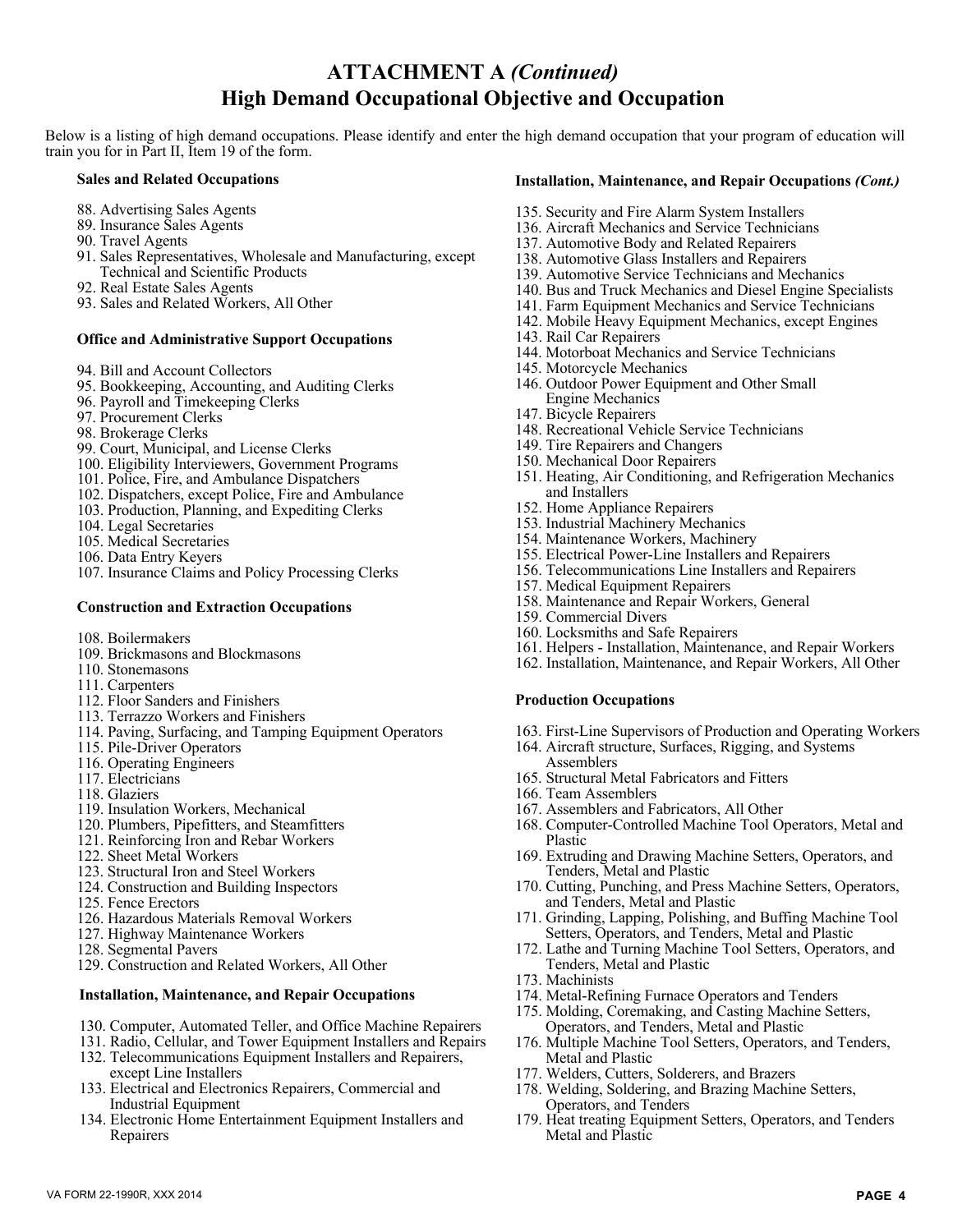## **ATTACHMENT A** *(Continued)* **High Demand Occupational Objective and Occupation**

Below is a listing of high demand occupations. Please identify and enter the high demand occupation that your program of education will train you for in Part II, Item 19 of the form.

#### **Production Occupations** *(Continued)*

- 180. Prepress Technicians and Workers
- 181. Printing Press Operators
- 182. Upholsterers
- 183. Cabinetmakers and Bench Carpenters
- 184. Power Plant Operators
- 185. Stationary Engineers and Boiler Operators
- 186. Water and Wastewater Treatment Plan and System Operators
- 187. Chemical Plant and System Operators
- 188. Petroleum Pump System Operators, Refinery Operators, and Gaugers
- 189. Crushing, Grinding, and Polishing Machine Setters, Operators, and Tenders
- 190. Mixing and Blending Machine Setters, Operators, and **Tenders**
- 191. Extruding, Forming, Pressing, and Compacting Machine Setters, Operators, and Tenders
- 192. Inspectors, Testers, Sorters, Samplers, and Weighers
- 193. Dental Laboratory Technicians
- 194. Ophthalmic Laboratory Technicians
- 195. Packaging and Filling Machine Operators and Tenders
- 196. Coating, Painting, and Spraying Machine Setters, Operators, and Tenders
- 197. Painters, Transportation Equipment
- 198. Painting, Coating, and Decorating Workers
- 199. Molders, Shapers, and Casters, except Metal and Plastic
- 200. Production Workers, All Other

#### **Transportation and Material Moving Occupations**

- 201. Airline Pilots, Copilots, and Flight Engineers
- 202. Commercial Pilots
- 203. Air Traffic Controllers
- 204. Flight Attendants
- 205. Ambulance Drivers and Attendants, except Emergency Medical Technical Technicians
- 206. Bus Drivers, Transit and Intercity
- 207. Bus Drivers, School and Special Client
- 208. Locomotive Engineers
- 209. Railroad Conductors and Yardmasters
- 210. Transportation Inspectors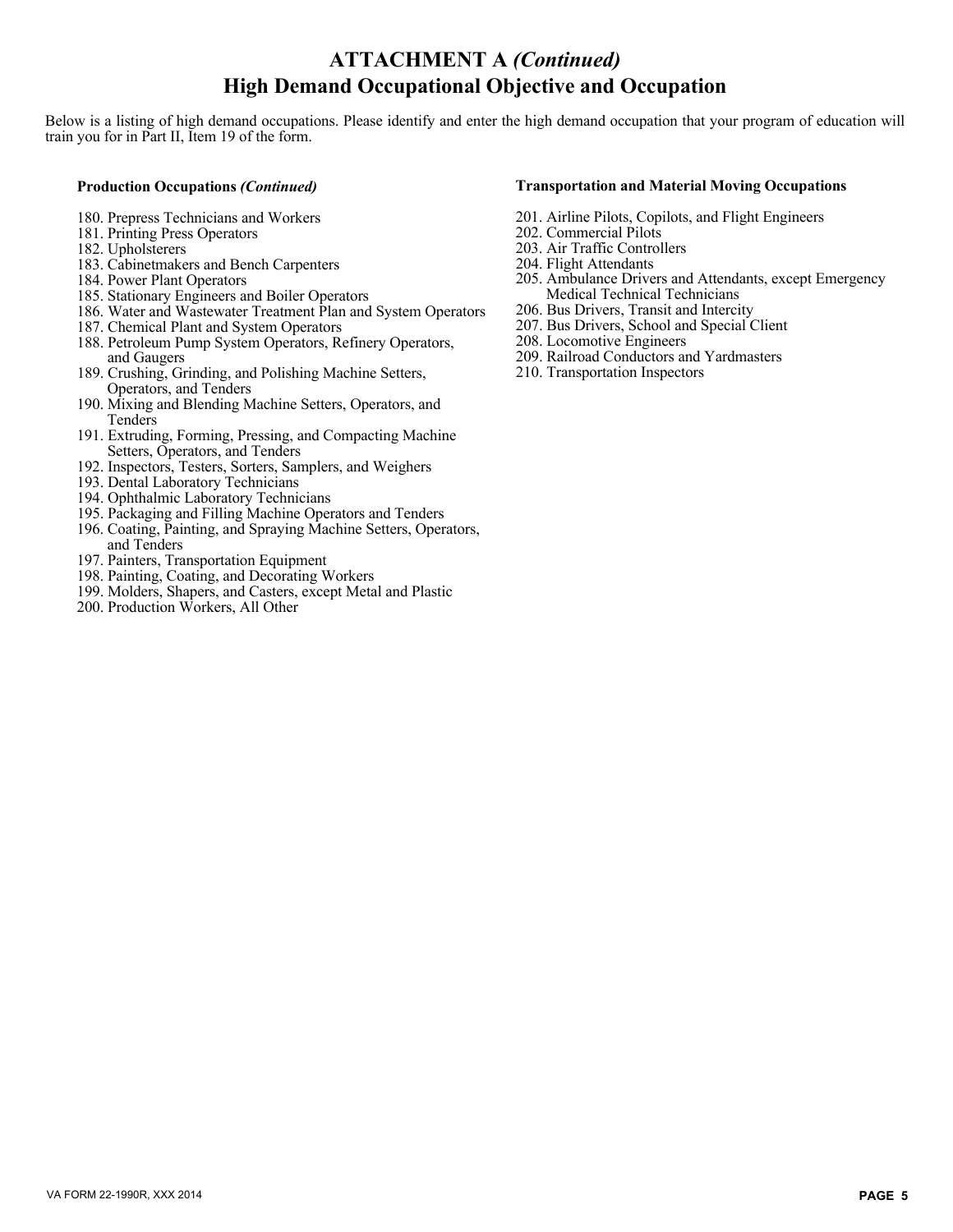| <b>Department of Veterans Affairs</b>                                                                                                                                                                                                                                                                                                                                                                                                                                                                                                                                                                                                                                                                                                                                                                                                                                                                                                                                                                               |                                             | APPLICATION FOR VETERANS RETRAINING ASSISTANCE PROGRAM (VRAP)<br>(See attached Information and Instructions) |                                                            |
|---------------------------------------------------------------------------------------------------------------------------------------------------------------------------------------------------------------------------------------------------------------------------------------------------------------------------------------------------------------------------------------------------------------------------------------------------------------------------------------------------------------------------------------------------------------------------------------------------------------------------------------------------------------------------------------------------------------------------------------------------------------------------------------------------------------------------------------------------------------------------------------------------------------------------------------------------------------------------------------------------------------------|---------------------------------------------|--------------------------------------------------------------------------------------------------------------|------------------------------------------------------------|
|                                                                                                                                                                                                                                                                                                                                                                                                                                                                                                                                                                                                                                                                                                                                                                                                                                                                                                                                                                                                                     |                                             | <b>PART I - APPLICANT INFORMATION (Department of Labor)</b>                                                  |                                                            |
| NOTE: THE FOLLOWING INFORMATION IS TO BE COLLECTED BY THE DEPARTMENT OF LABOR (Items 1-6).                                                                                                                                                                                                                                                                                                                                                                                                                                                                                                                                                                                                                                                                                                                                                                                                                                                                                                                          |                                             |                                                                                                              | OMB Control No. 1205-0491<br>Respondent Burden: 5 minutes  |
| 1. DATE OF APPLICATION                                                                                                                                                                                                                                                                                                                                                                                                                                                                                                                                                                                                                                                                                                                                                                                                                                                                                                                                                                                              |                                             |                                                                                                              |                                                            |
| 2. NAME OF APPLICANT (LAST, FIRST, MIDDLE INITIAL)                                                                                                                                                                                                                                                                                                                                                                                                                                                                                                                                                                                                                                                                                                                                                                                                                                                                                                                                                                  |                                             |                                                                                                              |                                                            |
| 3. DATE OF BIRTH                                                                                                                                                                                                                                                                                                                                                                                                                                                                                                                                                                                                                                                                                                                                                                                                                                                                                                                                                                                                    |                                             |                                                                                                              |                                                            |
|                                                                                                                                                                                                                                                                                                                                                                                                                                                                                                                                                                                                                                                                                                                                                                                                                                                                                                                                                                                                                     | DEPARTMENT OF LABOR ELIGIBILITY INFORMATION |                                                                                                              |                                                            |
| 4. ARE YOU CURRENTLY UNEMPLOYED? (Check applicable box)                                                                                                                                                                                                                                                                                                                                                                                                                                                                                                                                                                                                                                                                                                                                                                                                                                                                                                                                                             |                                             |                                                                                                              |                                                            |
| <b>YES</b><br><b>NO</b>                                                                                                                                                                                                                                                                                                                                                                                                                                                                                                                                                                                                                                                                                                                                                                                                                                                                                                                                                                                             |                                             |                                                                                                              |                                                            |
| 5. HAVE YOU BEEN ENROLLED IN A FEDERAL OR STATE JOB TRAINING PROGRAM IN THE PAST 180 DAYS? (Check applicable box)<br>(Examples of these programs include any training funded by a local career center, a One-Stop Career Center, or any state or local employment office)<br><b>YES</b><br><b>NO</b>                                                                                                                                                                                                                                                                                                                                                                                                                                                                                                                                                                                                                                                                                                                |                                             |                                                                                                              |                                                            |
| 6. THE INFORMATION PROVIDED ON THIS APPLICATION WILL BE USED FOR THE PURPOSES OF DETERMINING YOUR ELIGIBILITY TO<br>RECEIVE RETRAINING ASSISTANCE BENEFITS FROM THE DEPARTMENT OF VETERANS AFFAIRS. THE INFORMATION MAY BE AUDITED FOR<br>ACCURACY. BY SIGNING BELOW, YOU AGREE TO THE FOLLOWING STATEMENT:                                                                                                                                                                                                                                                                                                                                                                                                                                                                                                                                                                                                                                                                                                         |                                             |                                                                                                              |                                                            |
| "I swear or affirm that the statements on this application, to the best of my knowledge are true and correct. I understand that by submitting this<br>application, I am making a statement to the government for the purposes of obtaining federal benefits. Section 1001 of Title 18 of the U.S. Code makes it<br>a criminal offense for any person to knowingly and willfully make false or fraudulent statements to any department or agency of the United States<br>Government. Additionally, I understand that if the information I have provided on this application is found to be false or incorrect, I will immediately be<br>unable to receive benefits under this program, and I may be required to reimburse the federal government for any benefits I have already received."                                                                                                                                                                                                                          |                                             |                                                                                                              |                                                            |
| Signature of Applicant                                                                                                                                                                                                                                                                                                                                                                                                                                                                                                                                                                                                                                                                                                                                                                                                                                                                                                                                                                                              |                                             | Date Signed                                                                                                  |                                                            |
| RESPONDENT BURDEN: According to the Paperwork Reduction Act of 1995, no persons are required to respond to a collection of information unless<br>such collection displays a valid OMB control number. Public reporting burden for this collection of information is estimated to average 5 minutes per<br>response, including time for reviewing instructions, searching existing data sources, gathering and maintaining the data needed, and completing and<br>reviewing the collection of information. The obligation to respond to this collection of information is required to obtain or retain the benefit (VOW to<br>Hire Heroes Act of 2011, Pub. L. 112-56 Sec. 211). Send comments regarding the burden estimate or any other aspect of this collection of information,<br>including suggestions for reducing this burden, to the U.S. Department of Labor, Employment and Training Administration, 200 Constitution Avenue, N.<br>W., Room S-4209, Washington, DC 20210 (OMB Control Number 1205-0491). |                                             |                                                                                                              |                                                            |
|                                                                                                                                                                                                                                                                                                                                                                                                                                                                                                                                                                                                                                                                                                                                                                                                                                                                                                                                                                                                                     |                                             | <b>PART II - APPLICANT INFORMATION (Department of Veterans Affairs)</b>                                      |                                                            |
| NOTE: THE FOLLOWING INFORMATION IS TO BE COLLECTED BY THE DEPARTMENT OF VETERANS AFFAIRS<br>(Items 7-24).                                                                                                                                                                                                                                                                                                                                                                                                                                                                                                                                                                                                                                                                                                                                                                                                                                                                                                           |                                             |                                                                                                              | OMB Control No. 2900-0154<br>Respondent Burden: 10 minutes |
| 7. SEX OF APPLICANT                                                                                                                                                                                                                                                                                                                                                                                                                                                                                                                                                                                                                                                                                                                                                                                                                                                                                                                                                                                                 | 8. SOCIAL SECURITY NUMBER                   |                                                                                                              |                                                            |
| <b>FEMALE</b><br>MALE                                                                                                                                                                                                                                                                                                                                                                                                                                                                                                                                                                                                                                                                                                                                                                                                                                                                                                                                                                                               |                                             |                                                                                                              |                                                            |
| 9. ADDRESS OF APPLICANT (Provide number and street or rural route, city or P.O., State, ZIP Code and Country)                                                                                                                                                                                                                                                                                                                                                                                                                                                                                                                                                                                                                                                                                                                                                                                                                                                                                                       |                                             |                                                                                                              |                                                            |
| 10. PRIMARY TELEPHONE NUMBER (Include Area Code)                                                                                                                                                                                                                                                                                                                                                                                                                                                                                                                                                                                                                                                                                                                                                                                                                                                                                                                                                                    |                                             | 11. SECONDARY TELEPHONE NUMBER (Include Area Code)                                                           |                                                            |
| 12. E-MAIL ADDRESS (If applicable)                                                                                                                                                                                                                                                                                                                                                                                                                                                                                                                                                                                                                                                                                                                                                                                                                                                                                                                                                                                  |                                             |                                                                                                              |                                                            |
| 13. DIRECT DEPOSIT INFORMATION:<br>The Department of Treasury requires all Federal benefit payments be made by electronic funds transfer (EFT), also called direct deposit. Please attach a voided personal<br>check or deposit slip or provide the information requested below to enroll in direct deposit. If you do not have a bank account, you must receive your payment through<br>Direct Express Debit MasterCard. To request a Direct Express Debit MasterCard you must apply at www.usdirectexpress.com or by telephone at 1-800-333-1795. If<br>you elect not to enroll, you must contact representatives handling waiver requests for the Department of Treasury at 1-888-224-2950. They will encourage your<br>participation in EFT and address any questions or concerns you may have.                                                                                                                                                                                                                 |                                             |                                                                                                              |                                                            |
| Routing or Transit Number (nine digits found at the lower left corner of your check):                                                                                                                                                                                                                                                                                                                                                                                                                                                                                                                                                                                                                                                                                                                                                                                                                                                                                                                               |                                             |                                                                                                              |                                                            |
| Checking<br>Account Type (Check one box): $\Box$<br>Savings                                                                                                                                                                                                                                                                                                                                                                                                                                                                                                                                                                                                                                                                                                                                                                                                                                                                                                                                                         | Account Number:                             |                                                                                                              |                                                            |
| 14. HAVE YOU EVER FILED A CLAIM WITH VA FOR EDUCATION BENEFITS? (Check)<br><b>YES</b><br>NO.                                                                                                                                                                                                                                                                                                                                                                                                                                                                                                                                                                                                                                                                                                                                                                                                                                                                                                                        |                                             |                                                                                                              |                                                            |